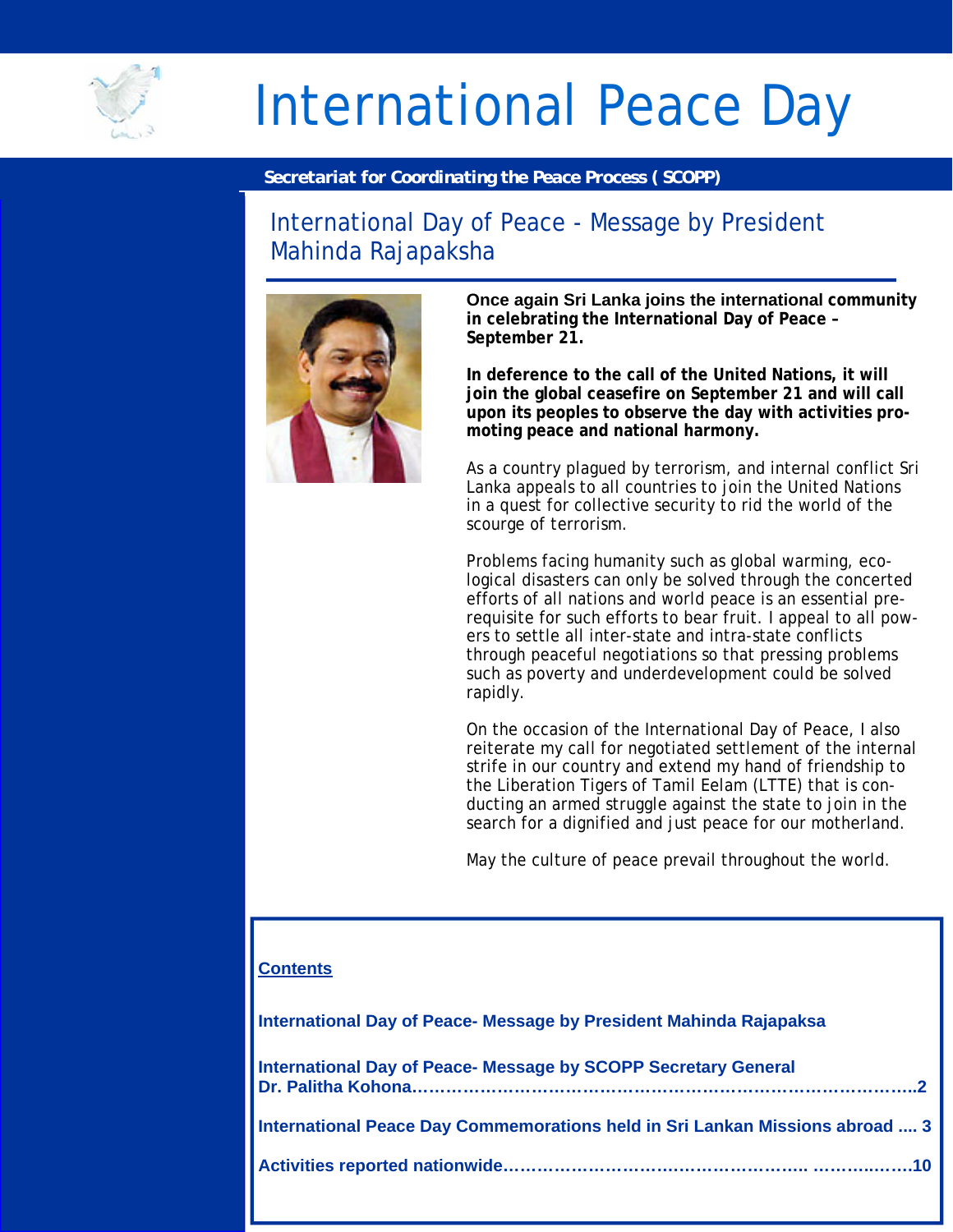# International Day of Peace- Message by SCOPP Secretary General, Dr. Palitha Kohona



l.

**The United Nations General Assembly, in resolution 55/282, of 7 th September 2001 decided that beginning in 2002, the International Day of Peace should be observed on 21 September each year. Sri Lanka as a Member State of the United Nations system will observe the International Day of Peace today - - the 21st of September 2006.** 

Peace for all our people is the clear goal of SCOPP. It is the essence and identity of our existence. September 21, the International Day of Peace, is the day on which we reaffirm our commitment to our goal, but let it not be confined to this day alone. Let this commemoration give us the space to reflect on how to strengthen our democratic framework and provide continuous meaning to our mission, and to look beyond the current obstacles that stand in the way of achieving the ultimate goal - Peace with dignity and security in Sri Lanka. Let it give us the courage and the strength to search for a peace that will lead us to enduring stability and prosperity.

H.E. the President, pledged, on being elected to power in November 2005, to give maximum priority to launching a new Peace Process, and to usher in a durable peace in our country.

Consistent with his commitment, while defending the Sovereignty of the State, he has launched a political process for devising a solution to the country's national question, to be based on a consensus arrived through dialogue among all parties linked to the problem. The political process is continuing with tremendous enthusiasm seeking to provide proposals to end decades of conflict, that have ravaged the very core of our nation, pitted brother against brother, divided families and stagnated our development. He has also sought the resumption of the peace talks, to lay the foundations on which to build a framework, that 'accommodates the rights and aspirations of all sections of our society'.

After two decades of conflict, the path to peace and reconciliation in Sri Lanka will not be easy. It will be a long, complex and an arduous one, a task that will require limitless patience and the unswerving commitment of all our people. All our energies will be taxed to the maximum to overcome the current challenges and prevent further conflict situations in the future. We will need to look at everything afresh, transform attitudes and reassess perceptions.

We will need to re-direct tendencies of destructive violence to constructive engagement, recognise and rectify any mistakes of the past and grasp every new opportunity. Our children in particular- the future of our country - must be recognized as amongst the most precious beneficiaries of this mission. Our Children must have the opportunity to grow up in a climate of peace and look forward to a hopeful tomorrow in a peaceful and democratic Sri Lanka. If we fail on this vital mission, posterity will judge us harshly.

On this International Day of Peace, let us not forget those who have sacrificed their lives and endured untold suffering so that we who live shall strive for a dignified and sustainable peace.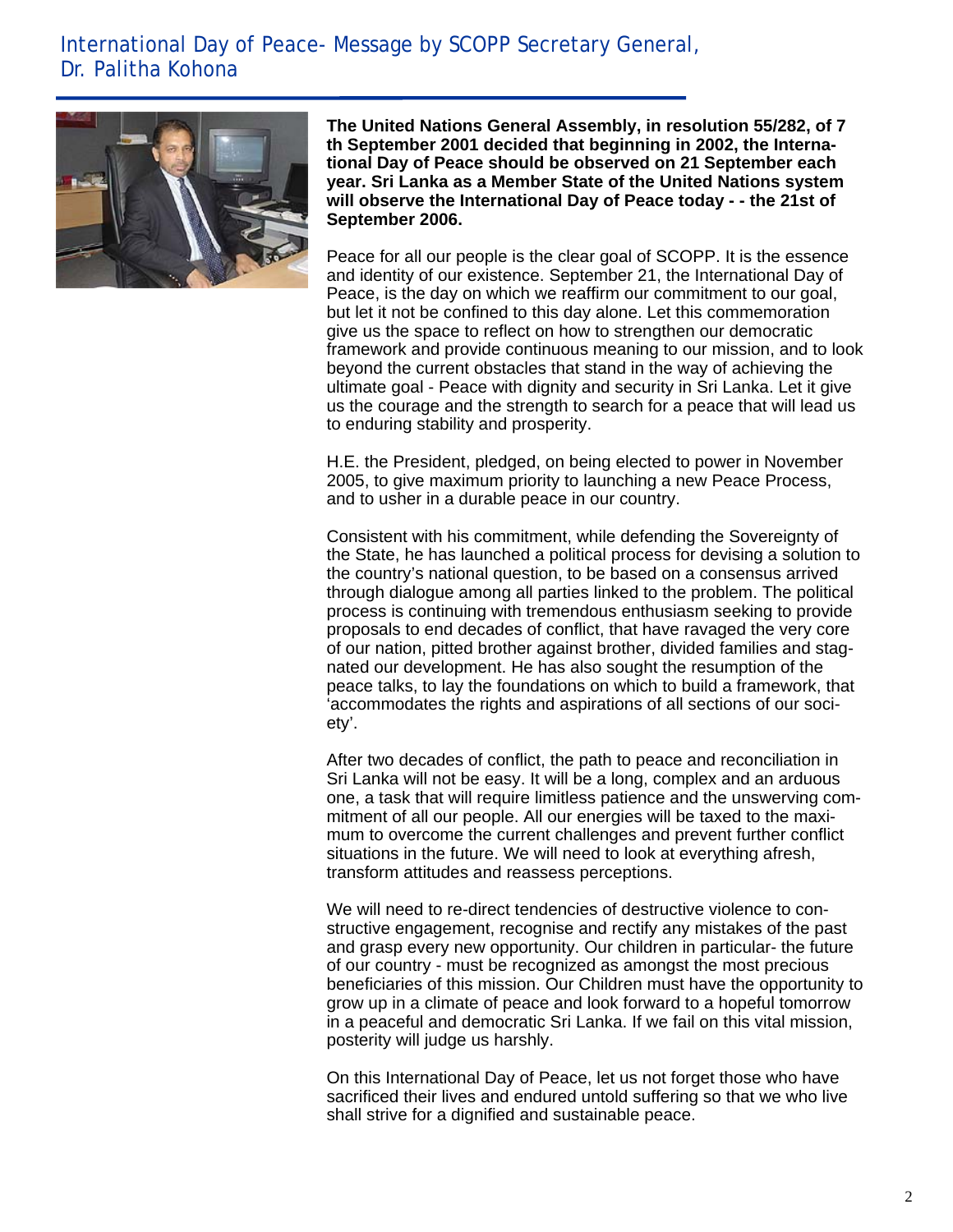## **International Peace Day Commemorations held by Sri Lankan Missions abroad**

# **Sri Lanka Embassy in Washington Joins in Celebrating International Peace Day**

The Sri Lanka Embassy together with the Sri Lankan community in the Greater Washington area celebrated International Peace Day at the Embassy in Washington DC, on September 21, 2006.

The event organized by the Embassy staff was attended by a cross section of Sri Lankans in the Greater Washington DC area and representatives of the Sri Lanka related associations and focused on multi-religious observances.

The Buddhist religious observances were led by Ven.Maharagama Dhammasiri Thera of the Washington Buddhist Vihara and Ven. Katugastota Uparatana Thera of the International Buddhist Center in Wheaton.

This was followed by the Hindu religious observances led by Mrs. Kanagar Ranganathan, the Christian religious observances led by Dr. Hillary Codippily and the Muslim religious observances led by Mr. Nazeer Azeez. Deputy Chief of Mission Ambassador Ravinatha Aryasinha welcomed the guests.

Leader of the House, Health and Nutrition Minister and Sri Lanka Government Chief Negotiator Nimal Siripala de Silva and the Secretary General of the Peace Secretariat Dr. Palitha Kohona who were visiting Washington DC at the time also participated in the event.

Addressing the gathering at the Embassy, Minister de Silva said President Mahinda Rajapaksa has sent a very clear message to the international community by openly declaring that Sri Lanka is not pursuing a military option but is seeking an honorable peace where all communities can reap the benefit of a successful peace process. The Minister said the US government is very supportive of Sri Lanka's stand and has full confidence in the government.

Adding a colorful touch to the program was the participation of the young student Asanga Roshan who is on a Peace Walk since August 20, 2006, from Durham, North Carolina to the Statue of Liberty in New York who arrived at the Embassy to participate in the International Peace Day celebrations. Minister de Silva who commended Roshan said that the government is encouraged and strengthened by such individuals. "The second and third generations of Sri Lankans need to necessarily get involved too, to ensure a sustainable peace," said the Minister.







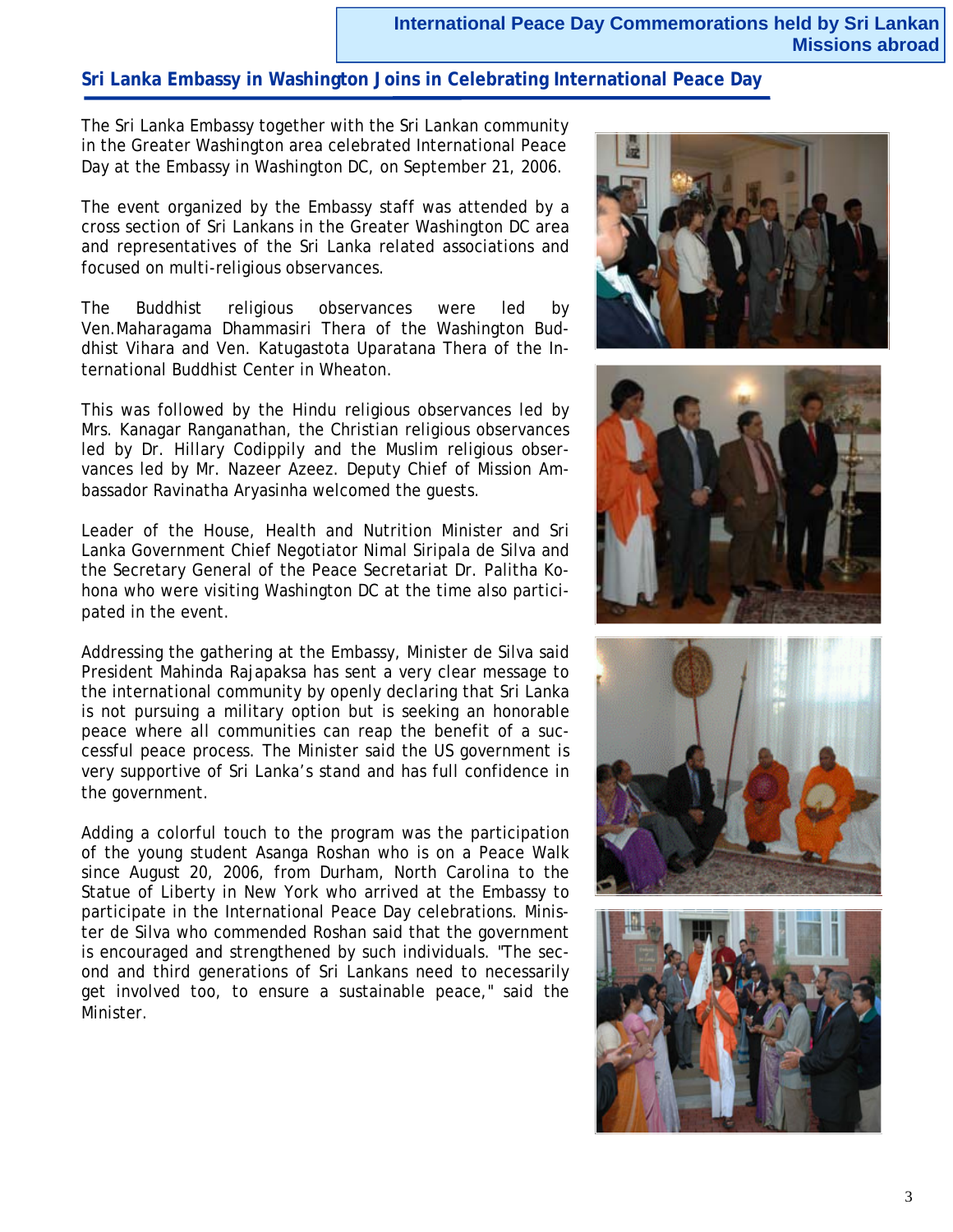# **Sri Lanka High Commission in UK**

i<br>I

This High Commission organized a ceremony on 21 September 2006 from 6-8 p.m. to commemorate International Peace Day. The main feature of the ceremony was multi-faith religious observances conducted by clergy of the Buddhist, Hindu, Islamic and Christian faiths.

Representatives of Sri Lankan community organizations, members of the recently formed umbrella organization Campaign for Peace & Unity in Sri Lanka (CPUSL) and other well wishers were also invited.

#### **Embassy of Sri Lanka in Brazil**

Since there is no Sri Lankan expatriate community in Brazil, the Embassy though it appropriate to conduct a religious ceremony to commemorate International Peace Day on 21<sup>st</sup> September 2006 incorporating the Brazilian community at the Templo Budista Tibecano in Brasilia.

H.E. the Ambassador and the staff of the Embassy together with the few Sri Lankans living in Brasilia and the invitees from the Brazilian community attended the function.

The chief Incumbent of the Tibetan Temple Venerable Lama Trinle started the proceedings and paid homage to Buddha in English and Portuguese languages and conducted the Buddha Puja and delivered a sermon. The Messages of H.E. the President of Sri Lanka and H.E. the Ambassador was read out both in English and Portuguese languages.

The event culminated by serving Dane to the two priests of the Tibetan Temple.

#### **High Commission of Sri Lanka in Australia**

The International Peace Day Commemoration meeting was held in the High Commission on 22/9/2006 with participation of Sri Lankan expatriates of all ethnic and major religions. About 50 community leaders participated. Religious Dignitaries, Buddhist , Hindu, Christian and Islamic delivered short speeches on the importance of Commemorating International Peace Day, followed by religious sermons. High Commissioner welcomed the invitees and delivered a speech on the value of International Peace Day and how it applies to Sri Lanka. The message of His Excellency the President Mahinda Rajapaksa was read for the information of the participants.



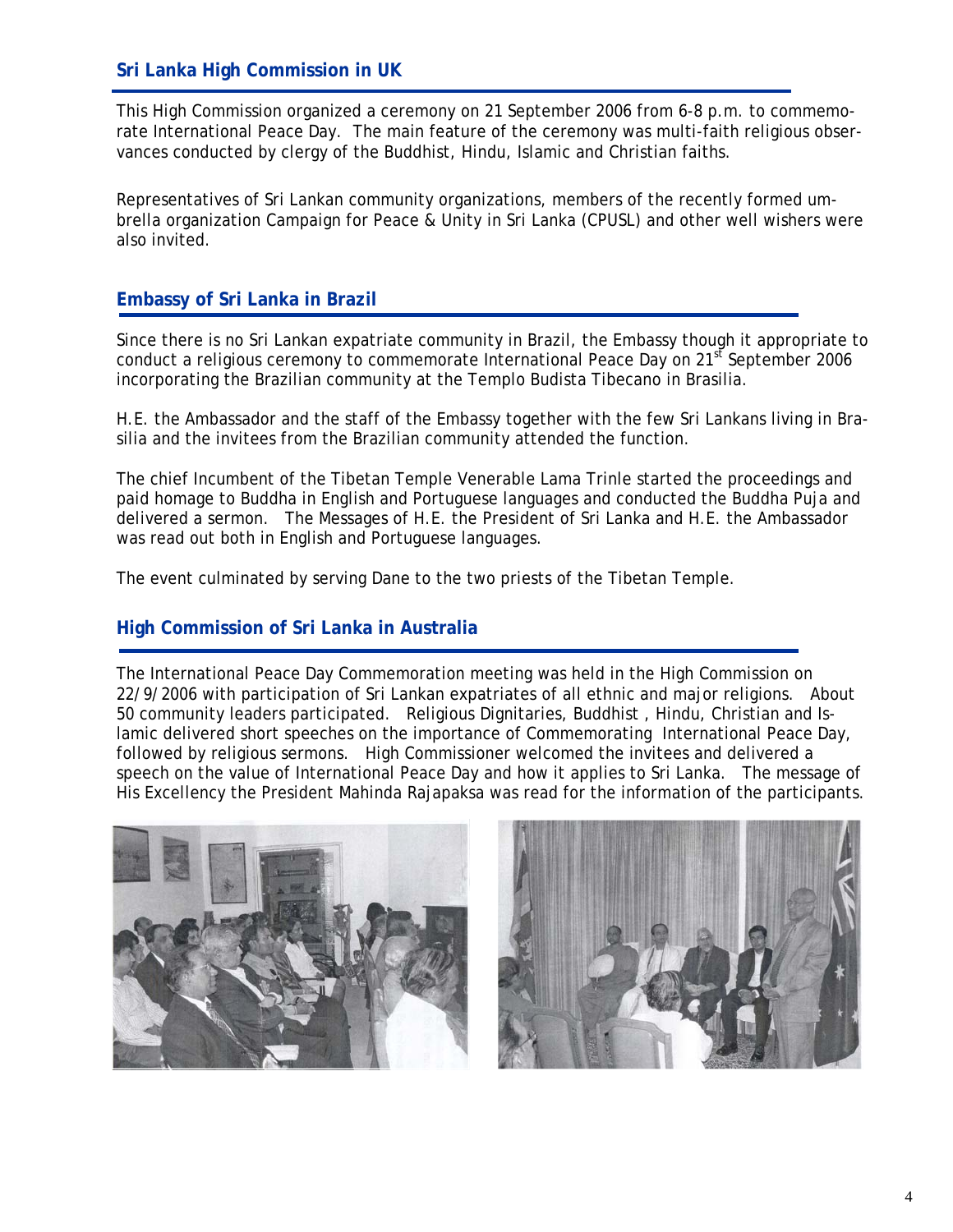# **Consulate General of the Democratic Socialist Republic of Sri Lanka, Mumbai, India**

This Mission organized a religious observation (Buddhist, Hindu, Christian & Islam) to mark International Peace Day on 21<sup>st</sup> September 2006 at the office premises. More than 50 people from Sri Lankan expatriate community, members of Indo-Sri Lanka Society and Anam Prem, Charitable Peace Organization participated at this function.

# **Sri Lanka Deputy High Commission, Chennai, India**

#### Visit by OfeRR delegation

To commemorate World Peace Day, a delegation of Sri Lankan refugees in Tamil Nadu led by Mr. S.C. Chandrahasan, Treasurer of the Organisation for the Eelam Refugees Rehabilitation (OfERR) visited the Sri Lankan Deputy High Commission on 21<sup>st</sup> September 2006.

The gathering which included the members of the Sri Lankan refugee community and the staff of the Mission, then proceeded to light candles to symbolize peace.

The religious dignitaries offered prayers and blessings for a lasting peace in Sri Lanka and in the world over, invitees included the representatives for the Bank of Ceylon and Sri Lankan Airlines in Chennai.

# **Embassy of Sri Lanka in Japan**

Peace Day observations arranged by the Embassy included religious observations by Buddhist, Hindu, Muslim and Christian representatives from the community, two minute silence to honour those who sacrificed their lives for peace and unity of Sri Lanka Ambassador's speech and reading of H.E. the president's message by the Ambassador.

# **Embassy of Sri Lanka in Philippines**

The Mission made arrangements to observe International Peace Day at the Embassy on  $21<sup>st</sup>$  September, 2006 with the participation of Sri Lankan Diaspora. Twenty Seven (27) member visiting Sri Lankan Delegation from eight Provincial Health Ministries headed by Mr. M K W Wickramaratne, Chief Secretary, Sabaragamuwa Province were also attended to grace the occasion.

The Mission made arrangements to give wide coverage for this event. The message of His Excellency the President of Sri Lanka was appeared in the "Manila Times" today (23.09.2006), one of the leading English Dailies titling " Sri Lanka President's Message of Peace.

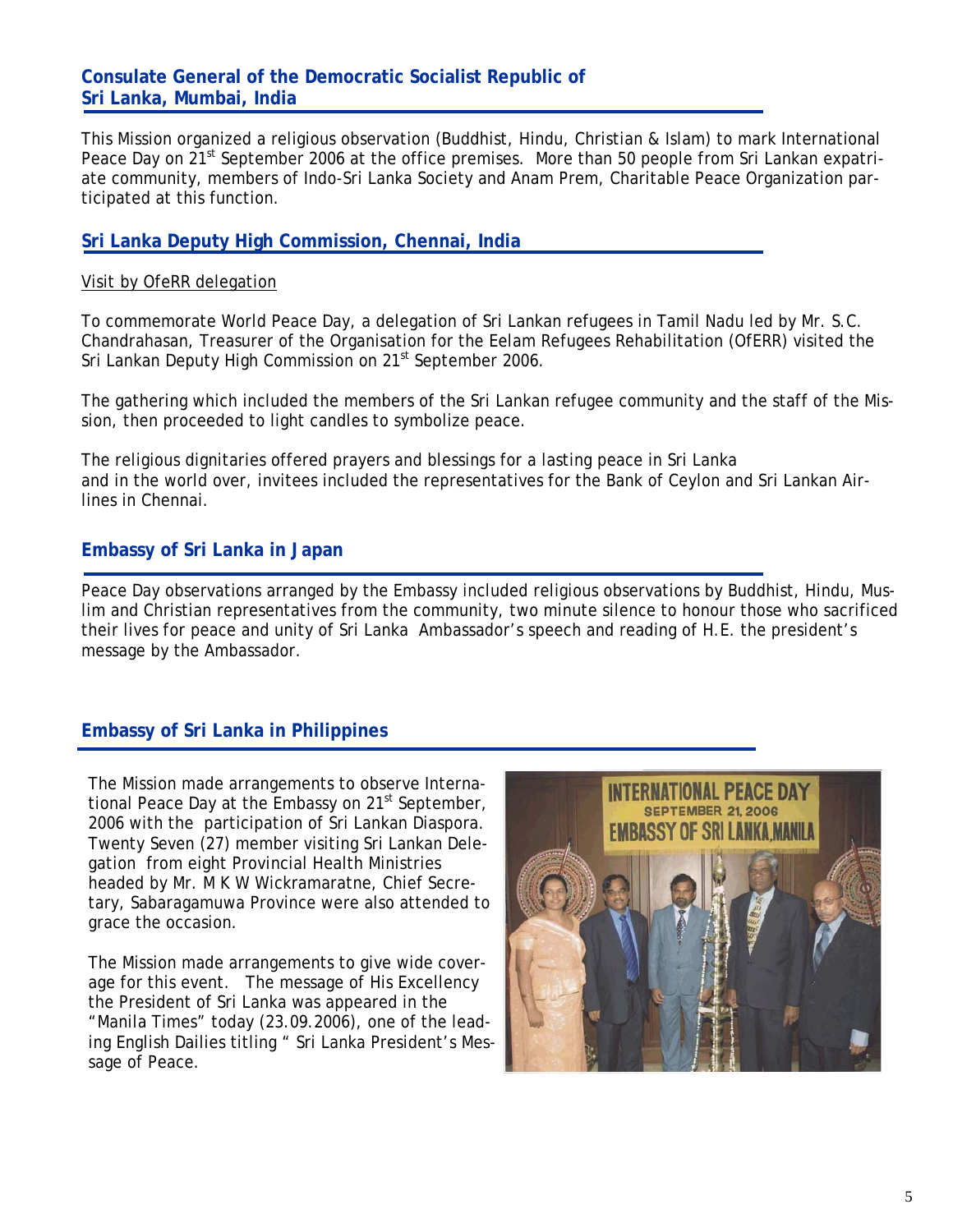Sri Lankan Embassy in Muscat celebrated the International Peace Day 2006 at the Embassy premises on the 21<sup>st</sup> September 2006 with the patronage of H.E. Mr. Mahroof and Madam Jessima Mahroof with the members of staff and their families.

At the inception,H.E. the Ambassador and Madam Mahroof had been cordially received by the Head of Chancery and the staff Mr. Lalith Rodrigo, Third Secretary (Labour) made a short introductory speech on the importance and the validity of the Peace Day at the beginning of the programme.

Mrs. S. Karunaratne, Second Secretary made a speech on Peace according to the Buddhist belief while Mr. R. Ratheeparan, attaché (Administration) presented the opinion of Hinduism on Peace. Mr. I. Puthiyakath, Official Translating Officer made a speech on Peace according to the faith of Islam and Mr. Ivon Fernando, Embassy Official was able to submit the views of Christianity on Peace. Message of His Excellency Mahinda Rajapaksa, President of Sri Lanka was read at the meeting.

H.E. the Ambassador covered in his speech all the aspects of Peace and the importance of Peace for the international community. He stressed that all of us have to follow the paths to achieve Peace through non-violence and friendly discussions.

All the participants observed one minute silence and uttered the motto "May Prevail Peace on Earth" in Sinhalese, Tamil, English and Arabic loudly.

In the evening on the same day, the Sri Lankan Community Club also arranged a programme on Peace Day with the participation of the large number of expatriates and well-wishers. Message of His Excellency Mahinda Rajapaksa, President of Sri Lanka was read at the programme. H.E. Mr. Mahroof, Ambasador and Madam Jeseema Mahroof participated as Chief Guest while Damayanthi Darsha, Sprinter, popular Athlete of Sri Lanka was the Guest of Honour. Dinner was hosted by the Sri Lankan Community Club for the gathering.

In addition, the Embassy of Sri Lanka celebrated International Peace Day at a function held at the Sri Lankan School on  $24^{th}$  September 2006 too.

The importance and relevance of peace in the modern day strife ridden world was highlighted by the guests of honour in their speeches. The Sri Lankan school children expounded admirably about peace in the various activities presented by them during the three-hour programme.

A number of prominent Sri Lankans attended the programme along with Sri Lanka Ambassador M. Mahroof and June Kunugi, Representative of Unicef, Oman.

The programme began with the lighting of the traditional oil lamp by the dignitaries and a welcome speech by Mr. Nimal Fernando, Principal of Sri Lankan School. This was followed by recital of religious sayings which included Buddhism, Islam, Hinduism and Christianity.

There were five programs presented by children interspersed by speeches by the dignitaries gathered on the occasion. The first of the speeches by a number of students was based on the war and its consequences and related issues. Then the students presented two songs on Lost Children and Heal the World

There were two musical programmes, one on Normal Happy Children and Children affected by war. Another song Land beongs to you was very apt on the subject of peace. Sri Lanka Ambassador Mr. M. Mahroof, and Miss June Kunugi, representative of Unicef, Oman delivered speeches. Others who also spoke on the occasion included Dr. Hemasiri, Chairman, Board of management, Sri Lankan School and Dr. S.A. Prathapar, Sultan, Qaboos University.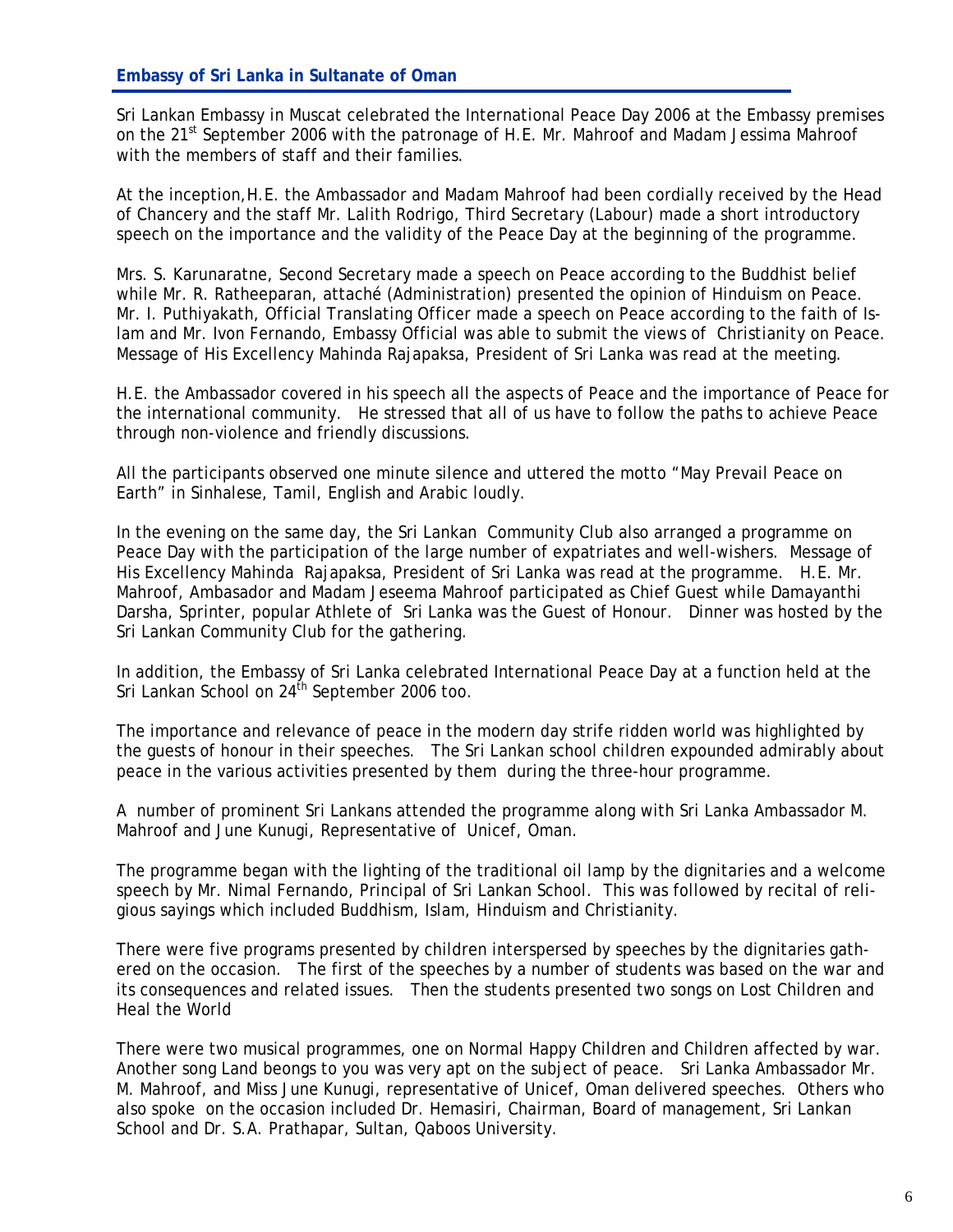#### Asian Ambassador's Luncheon Meeting

A brief reference to mark the International Day of Peace was included in the programme of the pre-scheduled Asian Ambassadors Luncheon Meeting held at the H.E. the Sri Lanka Ambassador's residence on 21<sup>st</sup> September, 2006.

H.E. the Ambassador of Sri Lanka at the outset of the meeting drew to the attention of the Asian Ambassadors the importance of International Day of Peace declared by the UN General Assembly Resolution 55/282 of 2001. He also referred to the Sri Lankan situation and the efforts of His Excellency President Mahinda Rajapaksa to achieve a peaceful settlement to Sri Lanka's current problems from the LTTE. This was followed by a minute's silence for peace.

The meeting hosted by the Sri Lanka Ambassador was also attended by Ambassador of Peoples Republic of China H.E. Mr. Liu Zhentang, Ambassador of Thailand and H.E. Mr. Suwit Saicheua.

#### Special events at the Mission

A special ceremony was held at the Chancery premises in Tehran with the participation of nearly 125 guests including a large number of resident Sri Lankans in Tehran, Iranian well wishers as well as other friends of Sri Lanka. An 18 member Sri Lankan Junior Volley ball ream then in Tehran also participated in the event.

The Program commenced with the rendering of the National Anthem followed by the Lighting of the Traditional Oil Lamp. The welcome speech was thereafter delivered by the Second Secretary Mr. B. Vidyarathna.

Thereafter the message of His Excellency Mahinda Rajapaksa, President of Sri Lanka issued for the International Day of Peace was read out by the Ambassador.

H.E. Mr. M.M. Zuhair P.C. delivered a speech on the importance of the International Day of Peace with special reference to the Sri Lankan situation.

The next event was the participation of all the guests in Prayer for Peace with blessings of all four religions in Sri Lanka namely Buddhism, Hinduism, Islam and Christianity.

After the Buddhist blessings a 5 minute mediation programme (Maithree Bawana) was also conducted.

#### **Embassy of Sri Lanka in Jordan**

The International Peace Day was observed by the mission on 21/9/2006 with the participation of Sri Lankan expatriates. The program commenced with lighting the traditional oil lamp and prayers. Pansil was observed and Hindu (Tamil) prayers, Christian (Sinhala) prayers, Islamic (Arabic) prayers were observed. Two minutes silence was observed for all who died due to war and conflicts. H.E. the Ambassador Dr. A.W. Mohottala delivered the key note address in Sinhala (translated into Tamil & English).

The International Peace Day message of H.E. the President was also read out by H.E. the Ambassador, 200 Sri Lankans were present.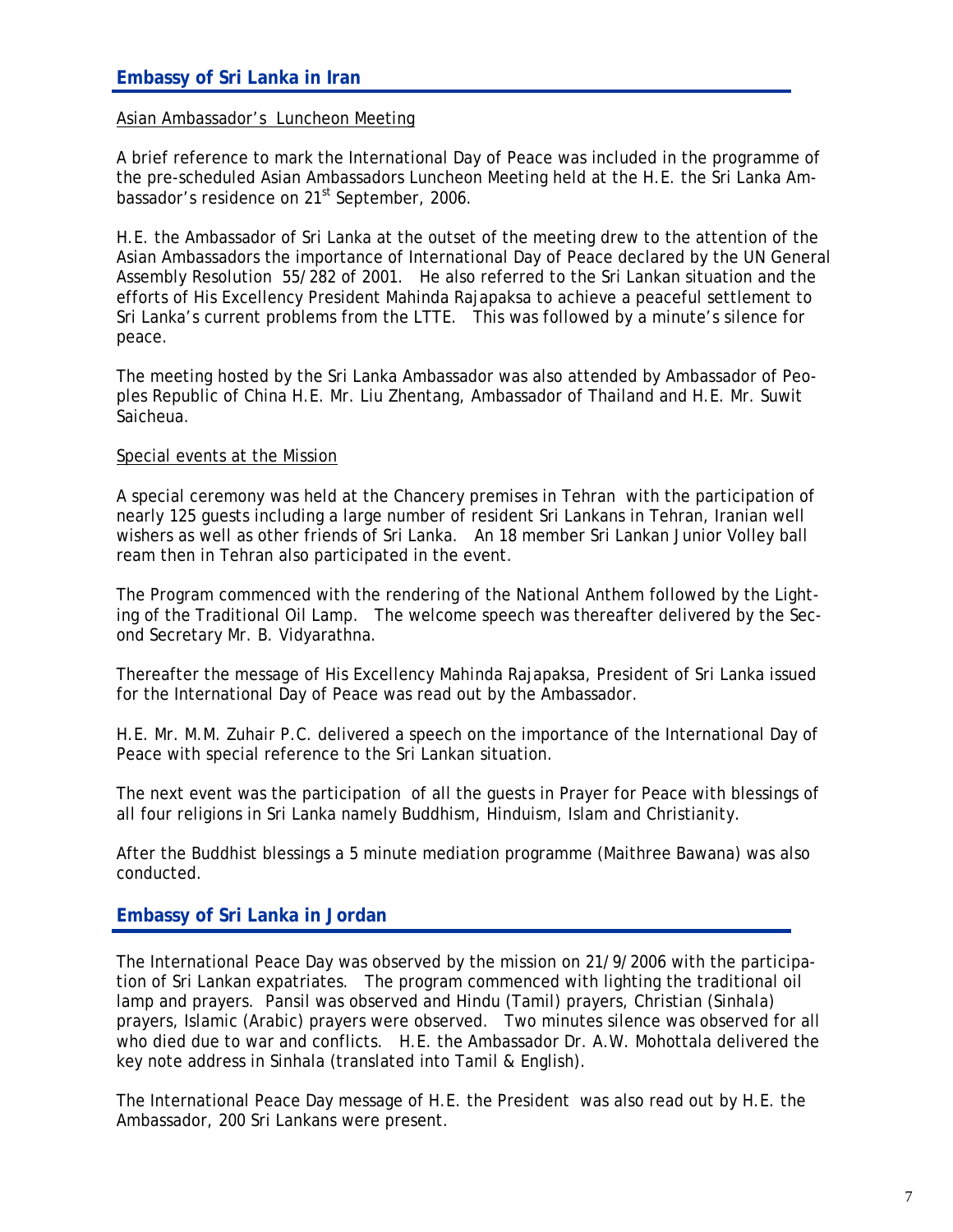# **Embassy of Sri Lanka in France**

 Eminent Sri Lankan Judge and former Vice President of the International Curt of Justice Mr. Christopher Gregory Weeramantry was awarded the UNESCO Prize for Peace Education 2006 on 21 September at the UNESCO Headquarters in Paris. The Sri Lanka Embassy was associated with the Round Table Conference on the "Culture of Peace today" and the awards ceremony.

About 800 guests were invited for this function which included among others the diplomatic community, UNESCO staff and Sri Lankan expatriates.

The Embassy also organized a piano recital by world renowned Sri Lankan pianist Shani Diluka at the awards ceremony.

The Embassy also organized a reception in honour of Mr. Weeramantry at the UNESCO on 22 September. The message from H.E. the President was also read out at the beginning of the event.

#### **Embassy of Sri Lanka in Thailand**

A simple ceremony was held at the Chancery in the morning with the participation of some members of the Sri Lankan community and the staff of the Embassy.

At the outset, the International Peace Day message of H.E. the President was read out . Thereafter, a short speech highlighting the importance of the International Day of Peace was made by the Ambassador. Thereafter all of lit candles and prayed for peace in Sri Lanka

#### **High Commission of Sri Lanka in Singapore**

A ceremony encompassing multi-religious prayers and sermons were conducted at the High Commissioner's residence.

Invitees included the High Commissioner of Singapore to Sri Lanka and members of Sri Lankan expatriate, religious and business organizations.

#### **Embassy of Sri Lanka in Myanmar**

The International Peace Day was duly celebrated by the Sri Lanka Embassy in Yangon. It was held at the Sri Lanka Embassy premises with the participation of the entire Embassy staff and their families. The Sri Lankan expatriate community were also invited to join in the programme and despite the fact that it was a working day and the monsoon rains were on a fair number of Sri Lankans joined the programme.

The main item of celebration was the lighting of oil lamps around of the Embassy premises on both sides of the drive way inside the premises and up to and around the Bo Tree.

The days programme started with a speech of welcome by the Ambassador which also explained to the gathering the aims and objectives of the International Peace Day and how it came to be declared an international Peace Day. Thereafter the International Peace Day Message of His Excellency the President of Sri Lanka was read by the Counsellor in English and translation thereof in Burmese language was read by Ms. Samad. Thereafter a Bodhi Pooja was conducted by the Attache, Mr. Jayasinghe with the participation of everyone present. This included the offering of pots of water to the Bodhi Tree, lighting of candles, joss sticks for the Bodhi Tree.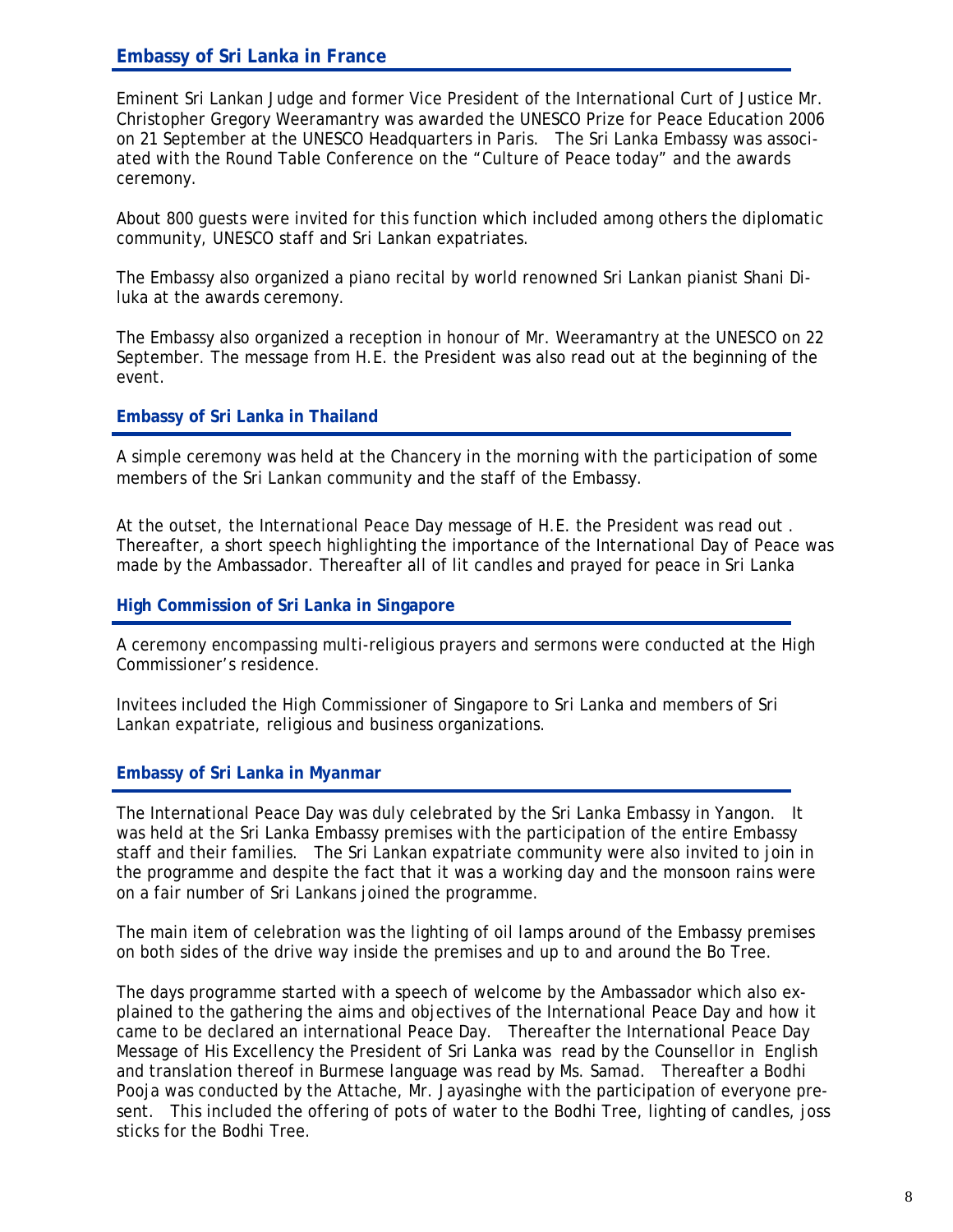## **Sri Lanka National Commission for UNESCO:**  with various partners organized the following activities:

## **Countrywide, with the Ministry of Education:**

- Observances of a minutes silence in schools, to remember those who have died of violence in the past decades.
- Talks and addresses at schools assemblies, by the schools' principals and teachers to convey messages about peace.
- Art and photo exhibitions done by school children, to depict struggles of ordinary Sri Lankans, in the face of both natural and man made disasters.
- Expressions by school children, or, collectively as a school, about their perception on how to achieve peace.

**In cultural centers and selected street locations including Trincomalee, Mannar, Hill Country and Galle with the Ministry of Cultural Affairs:**

- Joint Cultural and Musical performances, street theatre, involving different communities.
- Art & photo exhibitions by different communities, depicting struggles of ordinary Sri Lankans, in the face of natural and man made disasters.
- Voice recordings of statements made by the members of the public attending the Cultural programmes, about their perceptions on the way forward for peace.

# **In Galle with the Associated Schools Project in the Ministry of Education:**

"Childrens Camp" involving 25 schools, comprising Sinhala, Tamil and Muslim students, to focus on peace values on 21 September 2006, under theme of "Child and Society." A televised cultural show, involving children from all communities will also be held at the same venue.

# **In Jaffna with the Municipal Corporation of Jaffna:**

Art Exhibition on the theme of Peace at the Jaffna Library Cultural show at the Jaffna Open Air Theatre.

#### **In Colombo with the Ministry of Mass Media and Information:**

Televised forums – commencing on 21 September 2006, under the theme of "Peace Building – The Way forward", followed by six forums one for each month based on the following themes;

- Education for Peace in Schools
- Implementation of the Language Policy
- Development of the North and East.
- Role of media in peacebuilding.
- Role of women in peacebuilding.
- Role of Culture/Artists.